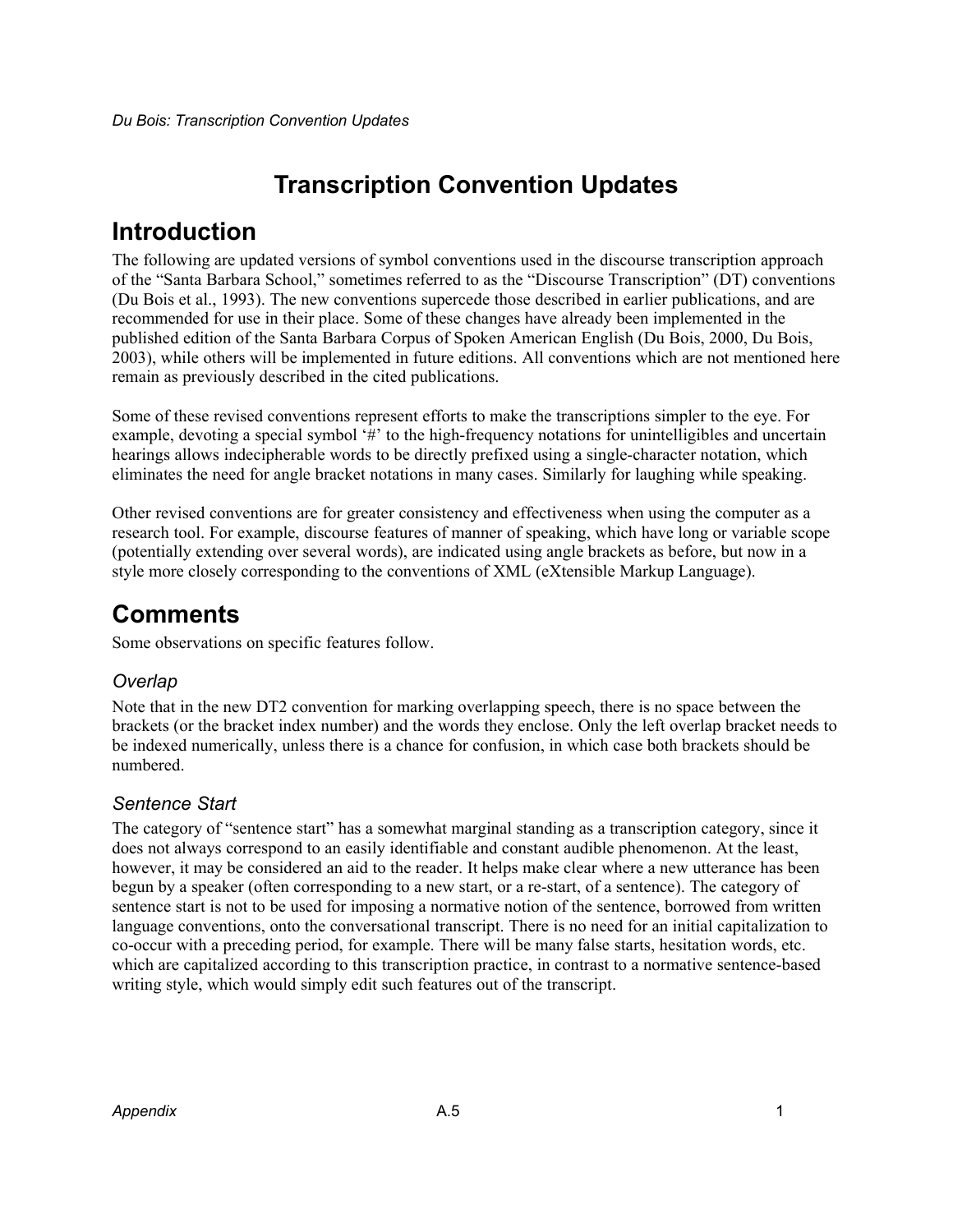## *Extra-Long Intonation Units*

Most intonation units fit easily on a single line of the paper. However, for extra-long IUs that contain more words than can fit on one line (due to limitations of page width, large font size, etc.), it may be felt that something should be done about the word-wrapping. In DT1, there was a special convention, but in DT2, the current practice is simply to do nothing. That is, insert no special symbol, nor any indenting, tabbing, or spacing. The result, in a standard word-processing program, will be that the words at the end of the extra-long line will automatically wrap around to the beginning of a second line on the screen. Admittedly, the result is not as iconic or visually attractive as when one line on the page is wide enough to fit the whole (short) IU within it. But when an IU is simply too long to fit within the width of a single line, automatic wrapping turns out to be an acceptable solution. When the long IU is displayed in printed form or on a computer screen, the difference between an extra-long IU and a normal one-line IU becomes fairly easy to see, because when the program automatically wraps the long IU's final words onto the second line, the wrapped words will appear at the left margin, where normally only speaker labels appear. The advantage of this convention of doing nothing special is that it allows the transcriber to change margins, font size, and other aspects of display without creating formatting problems, confusion, or extra work. Moreover, it helps ensure that the transcription data remain consistent when they are accessed using different kinds of software, such as databases, concordance, or media-alignment programs. (For some kinds of paper-published presentations, where such wrapping of words may be stylistically unsuitable or proscribed, an alternate solution is needed. The first choice is to use a smaller font, or landscape mode, or both, in order to eliminate the word-wrapping. As a dispreferred alternative, in some cases transcribers may choose to break the extra-long line into two lines using a hard carriage return, and then use the "unit continued" symbol  $(\&)$  to show that the two lines belong together in one intonation unit. This fix may be called for if interlinear glosses must be included. But it is still preferable for the database form of the transcription to be maintained without such line breaks.)

#### *Quotation vs. Vox*

For utterances which were formerly marked with the notation <Q Q>, one should in each instance listen to the recording in order to determine if vox (voice of another) is truly justified. If so one should use the VOX notation, otherwise use nothing.